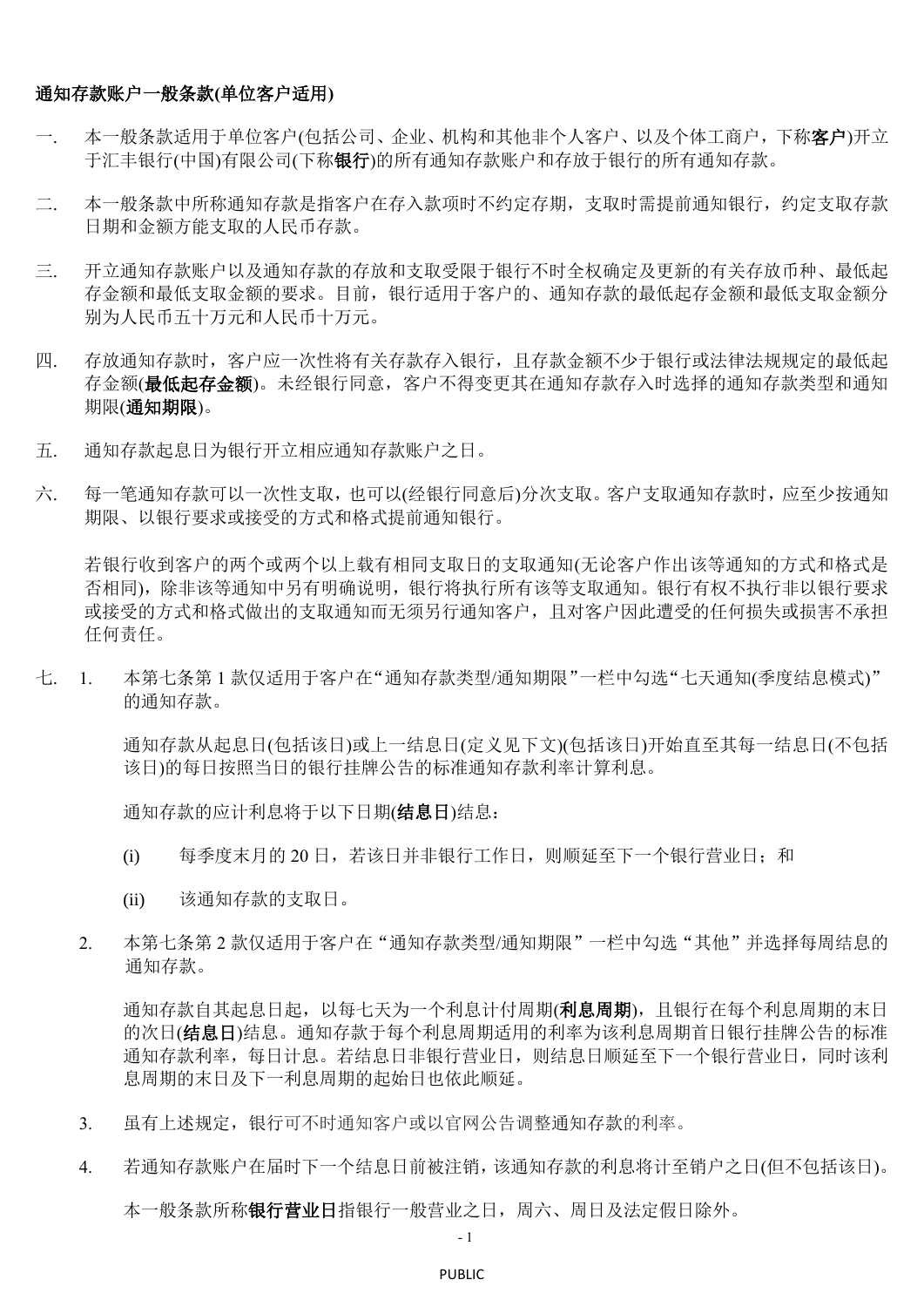- 八. 在受本一般条款其他条款规定的约束的前提下,客户可在银行同意后部分支取通知存款,前提是支取的 金额不得低于银行或法律法规规定的最低支取金额。如果客户经银行同意部分支取通知存款后剩余的通 知存款贷方余额(余额)低于最低起存金额,除客户将余额以其他存款形式存放外,余额将于支取日起作 为活期存款继续被存放,并适用银行有关活期存款的条款和条件。如果余额等于或高于最低起存金额, 则余额继续作为通知存款存放,从该通知存款起息日起计算存期。
- 九. 在发生下列任一情况时,银行有权对支取金额自其起息日至支取前一日之间的期间按支取日当日银行的 活期存款利率重新核算应得利息,且从支取金额中扣除支取日前银行对支取金额已结付的利息高出重新 计算的利息之间的差额(如有):
	- 1. 实际存期不足该通知存款的通知期限;
	- 2. 客户未按通知期限提前通知支取;
	- 3. 客户已按通知期限提前通知支取,但未在在支取通知中载明的支取日期支取全部或部分所通知的支 取金额;
	- 4. 支取金额不足或超过支取通知中约定的支取金额,不足部分及超过部分按照上述核算标准计算应得 利息;
	- 5. 支取金额低于银行或法律法规规定的最低支取金额。
- 十. 若客户发出支取通知后不按该通知支取通知存款,或客户根据通知期限于该通知所载支取日前全部或部 分取消通知,视作该支取通知已过期或取消。
- 十一. 任何通知存款的存入、续存和支取,仅可在银行营业日办理。

银行于任何非银行营业日收到的通知或指示将被视为于该日的下一银行营业日收讫。若通知存款支取通 知中载明的支取日期非银行营业日,银行将在该载明的支取日期的下一或(根据银行全权决定)上一银行 营业日办理支取。

- 十二. 本一般条款的英文本仅供参考。中英文如有歧义,须以中文本为准。
- 十三. 银行和客户间关于账户或银行业务关系的一般条款条件或其他任何文件(经不时修改、重述、修订或续展) 适用于客户以及本一般条款项下通知存款和通知存款账户。
- 十四. 银行可随时全权决定修订本一般条款。有关修订将在银行营业场所或官方网站公布或以银行决定的其他 方式事先通知客户。除非客户于通知期结束前全额支取所有通知存款,否则客户将被视为同意该等修订。
- 十五. 本一般条款(经不时修改)受中国的法律所管辖,并按其解释。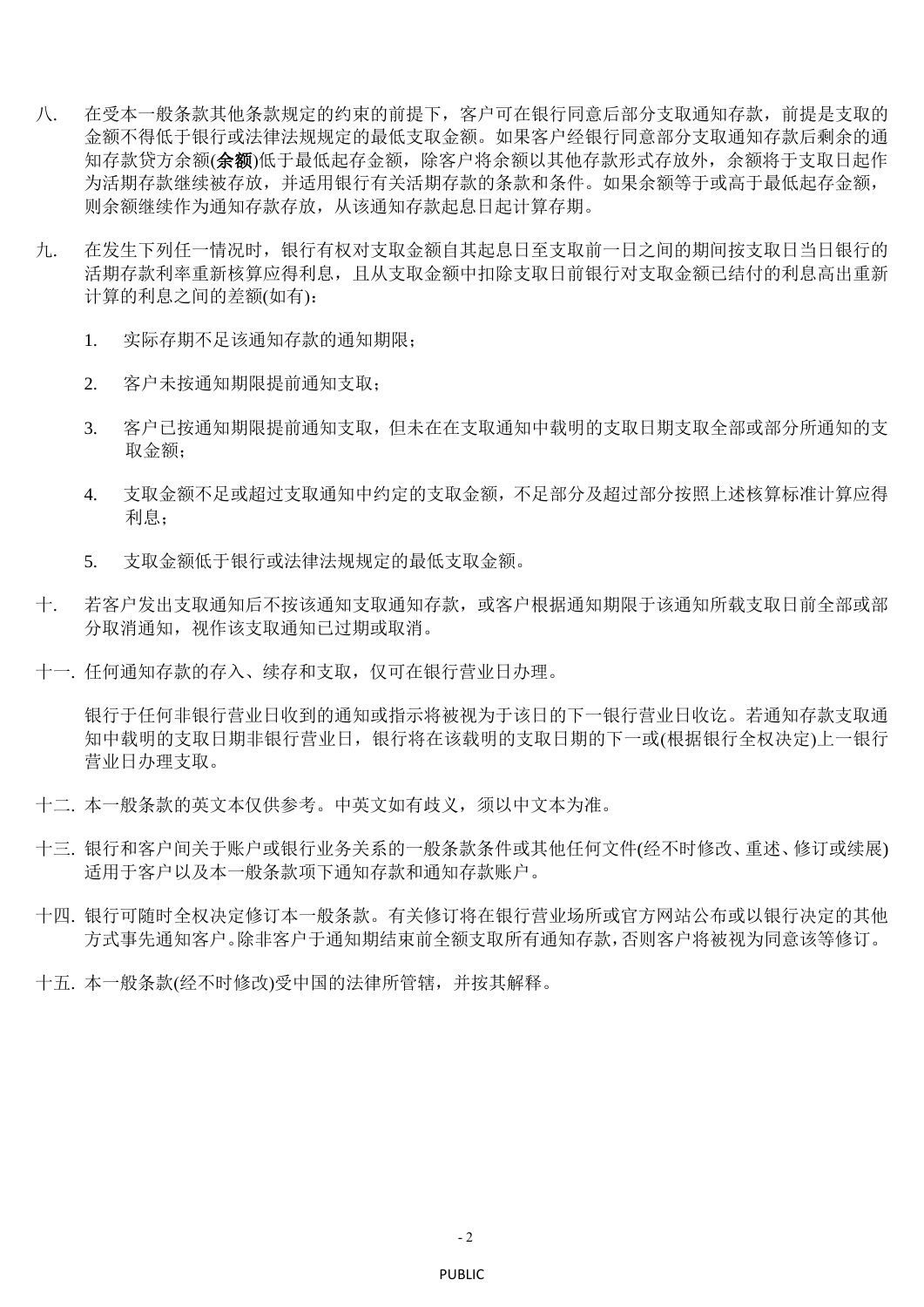## **CALL DEPOSIT ACCOUNT – GENERAL TERMS AND CONDITIONS (FOR CORPORATE CUSTOMERS)**

- 1. These General Terms and Conditions apply to all call deposit accounts opened and all call deposits placed with HSBC Bank (China) Company Limited (the **Bank**) by corporate customers (including corporations, enterprises, institutions and other non-personal customers, as well as sole proprietors, collectively the **Customer**).
- 2. A **call deposit** referred to herein means a deposit denominated in RMB, in respect of which the Customer does not specify the deposit period at the time of the placement but the Customer must notify the Bank of the proposed withdrawal date and amount prior to the withdrawal.
- 3. Opening a call deposit account and placement and withdrawal of a call deposit are subject to the Bank's requirements regarding deposit currency, minimum placement amount and minimum withdrawal amount as determined and updated by the Bank at its sole discretion from time to time. The minimum placement amount and the minimum withdrawal amount of a call deposit applicable to the Customers and as required by the Bank for the time being are (in case of placement) RMB500,000 and (in case of withdrawal) RMB100,000.
- 4. The Customer must place the call deposit with the Bank in one lump sum in an amount no less than the minimum deposit amount required by the Bank or by law (the **Minimum Deposit Amount**). The Customer may not change the call deposit type and the period of notice (the **Period of Notice**) selected by it at the time of the placement without the Bank's consent.
- 5. The value date of a call deposit is the date on which the corresponding call deposit account is opened by the Bank.
- 6. A call deposit can be withdrawn in one lump sum or (subject to the Bank's consent) by instalments. The Customer must notify the Bank of a proposed withdrawal by no later than the Period of Notice of that call deposit in such manner and form required by or acceptable to the Bank.

If the Bank receives two or more withdrawal instructions from the Customer for withdrawals on the same date (whether or not the Customer gives such instructions in the same manner or form), the Bank will process all such instructions, unless otherwise expressly provided in such instructions. The Bank may refrain from processing any withdrawal instruction which is not issued in such manner and form required by or acceptable to the Bank without further notice to the Customer and shall not be held liable for any loss or damage incurred by the Customer as a result of above.

7. (a) This Clause 7(a) only applies to a call deposit for which the Customer has selected "7 Day Call (quarterly interest settlement)" mode under the column of "Call Deposit Type / Period of Notice".

> A call deposit shall accrue interest on a daily basis at the standard rate for call deposit adopted and published by the Bank on each day, from (and including) its value date or the immediately preceding Interest Settlement Date (as defined below) and till (and excluding) each Interest Settlement Date

> The accrued interest of a call deposit will be settled on the following dates (each an **Interest Settlement Date**):

- (i) the 20th day of the last month of each quarter or (if that day is not a banking day) the immediately following banking day; and
- (ii) the withdrawal date of that call deposit.
- (b) This Clause 7(b) only applies to a call deposit for which the Customer has selected "Others" mode and specified weekly interest settlement under the column of "Call Deposit Type / Period of Notice".

Each consecutive 7-day period commencing on the value date of a call deposit constitutes that call deposit's interest settlement cycle (the **Interest Cycle**) and the Bank will settle the accrued interest of each Interest Cycle on the day (each a **Settlement Day**) immediately following the last day of that Interest Cycle. A call

 $-3$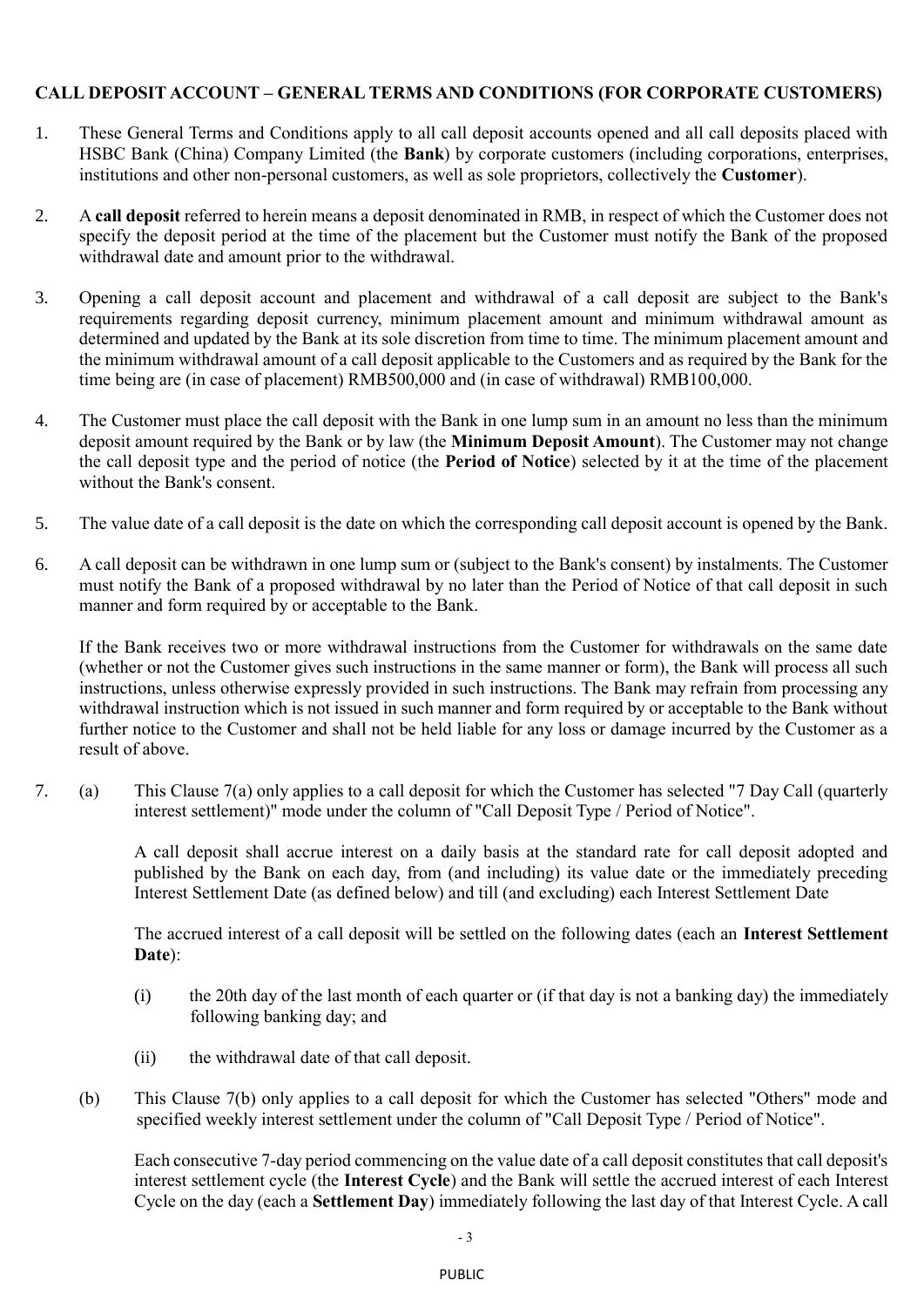deposit shall, for each of its Interest Cycles, accrue interest on a daily basis at the standard rate for call deposit adopted and published by the Bank which is prevailing on the first day of that Interest Cycle. If a Settlement Day is not a banking day, it will be postponed to the immediately following banking day, and the last day of then current Interest Cycle and the commencement day of the immediately following Interest Cycle will be postposed accordingly.

- (c) Notwithstanding the provisions above, deposit interest rate applicable to a call deposit may be adjusted by the Bank from time to time upon notification to the Customer or via public announcement made in the Bank's official website.
- (d) If a call deposit account is closed prior to its then immediately following interest settlement date, the interest of that call deposit will accrue up to (and excluding) the account closure day.

For the purpose of these General Terms and Conditions, banking days means a day on which the Bank is open for general business, except for Saturdays, Sundays and public holidays.

- 8. Subject to other provisions herein, the Customer may, subject to the Bank's consent, partially withdraws a call deposit, provided that the withdrawal amount shall be no less than the minimum withdrawal amount required by the Bank or by law. If the remaining credit balance of a call deposit after a permitted partial withdrawal (the **Remaining Balance**) is less than the Minimum Deposit Amount, the Remaining Balance will be deposited as a current saving deposit with effect from the withdrawal day and subject to the terms and conditions applicable to current saving deposits, unless the Customer places the Remaining Balance as any other type of deposits. If the Remaining Balance is no less than the Minimum Deposit Amount, the Remaining Balance will continue to be deposited as a call deposit and the deposit period of the Remaining Balance shall be calculated from the value date of that call deposit.
- 9. In case of any of the following events, the Bank may re-calculate interest of the withdrawn amount payable for the period commencing on the relevant call deposit's value date and ending on the date immediately prior to the withdrawal date at the Bank's prevailing deposit rate for current saving deposits, and deduct the excess (if any) of the interest which has been paid to the Customer prior to such withdrawal over the re-calculated interest:
	- (a) the actual deposit period of the call deposit is shorter than that call deposit's Period of Notice;
	- (b) the Customer fails to notify the Bank of a proposed withdrawal according to that call deposit's Period of Notice;
	- (c) the Customer notifies the Bank of a proposed withdrawal according to that call deposit's Period of Notice, but subsequently withdraws in part or in whole the relevant amount on a day other than the proposed withdrawal date specified in the withdrawal instruction;
	- (d) the actual withdrawal amount is different from the proposed withdrawal amount specified in the withdrawal instruction, in which case the interest payable for the discrepancy will be re-calculated according to the above;
	- (e) the actual withdrawal amount of is lower than the minimum withdrawal amount required by the Bank or by law.
- 10. If the Customer does not withdraw a call deposit in accordance with the withdrawal instruction served by it, or the Customer cancels part or all of a withdrawal instruction prior to the proposed withdrawal date in accordance with the relevant Period of Notice, the relevant withdrawal instruction shall be deemed to have expired or have been cancelled.
- 11. Any placement, renewal or withdrawal of a call deposit may only be processed by the Bank on banking days.

Any notice or instruction received by the Bank on a day other than a banking day shall be deemed to be received

- 4